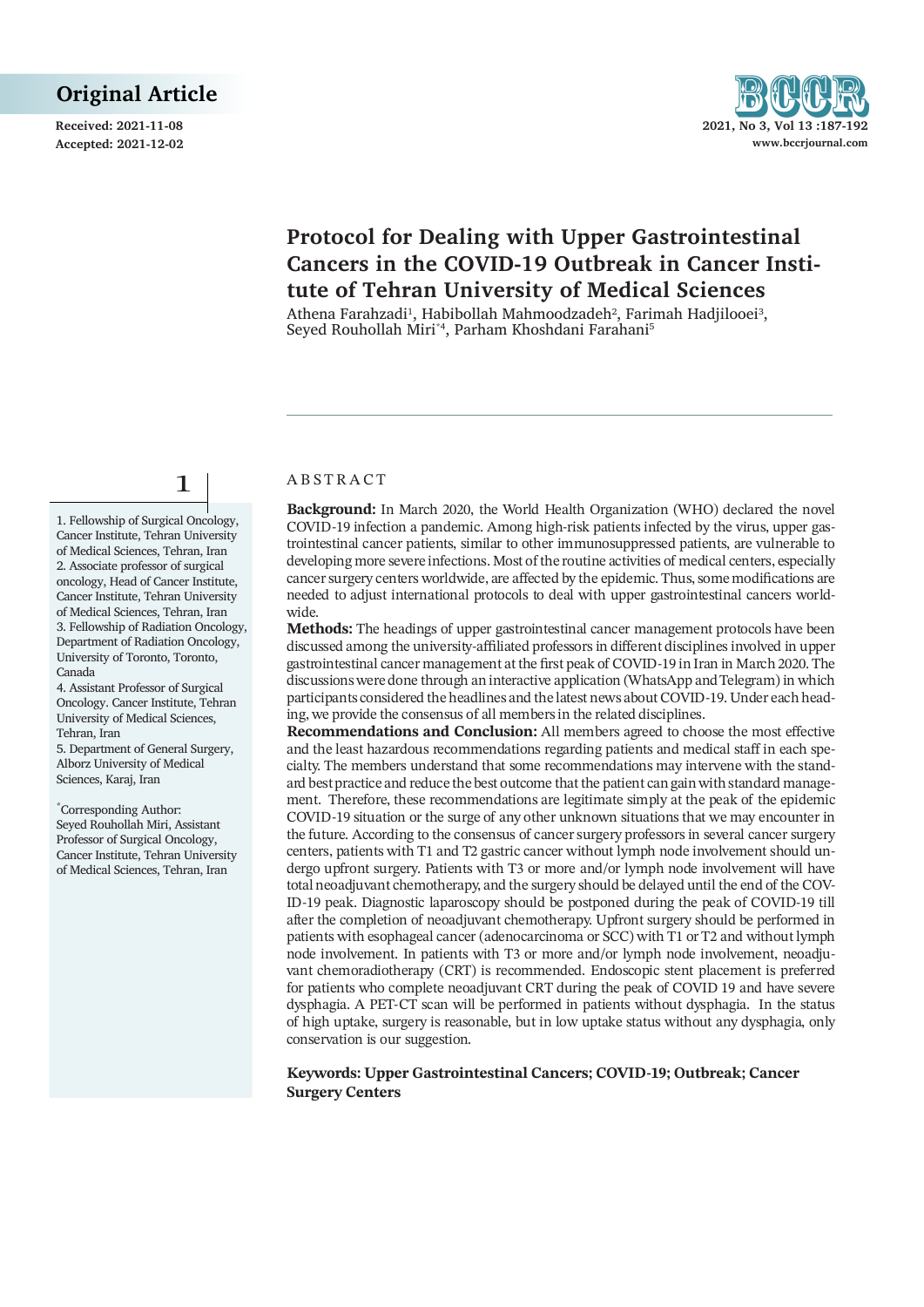# **INTRODUCTION:**

In March 2020, the World Health Organization (WHO) announced the novel COVID-19 infection a pandemic [1]. Although all individuals are liable to infection, the mortality rate is significantly higher in patients older than 65, male patients, with immunosuppressed status, and intense comorbidities [2.3]. Most patients with cancer are considered to be immunosuppressed. They are more susceptible to getting COVID-19 infection due to immunosuppression, prolonged hospital stay, and the necessity of multiple visits to the hospital or clinic. At first, according to the literature, it was assumed that cancer patients who get COVID-19 are more prone to severe complications like ICU admission and the need for invasive ventilation and death. However, after two years, some studies are against it. There is not enough evidence to make a conclusive association between cancer and COVID-19, considering if cancer patients are more prone to get the infection, and if they get it are more susceptible to have the severe complications of COVID-19. Thus, the management of patients with cancer in the COVID-19 era is a dilemma [4.5.6].

Following the report of two deaths of COVID-19 in Qom city by the Ministry of Health of Iran on February 20, 2020, and the announcement of the epidemic of COV-ID19, the decision to perform surgery on cancer patients became challenging. In Iran, the period from March 20 to April 2 is the time for the new year celebration. The coincidence of the New Year holidays with the COV-ID-19 disease epidemic complicates the situation.

As a result, the Iran Cancer Institute, affiliated with the Tehran University of Medical Sciences, as the oldest institute for cancer diagnosis, research, and treatment in Iran and other cancer surgery centers, decided to change upper gastrointestinal cancer surgeries.

Upper gastrointestinal cancers have a multimodal treatment strategy ranging from surgery, systemic chemotherapy, and radiation therapy. These patients face a higher likelihood of exposure to the virus due to frequent visits to medical and imaging centers, prolonged hospital stays, and more visits from a family member who desires to support the patients throughout their critical time in the Iranian culture. Moreover, compared to other surgical interventions, patients undergoing Gastrointestinal system (GIS) cancer surgery have a relatively long hospital stay because of several follow‐up variables like oral tolerance, movement of bowel loops, leakage of anastomosis, bleeding, and surgical site infection, which may cause high morbidity and mortality. The extended hospital stay is another risk factor that amplifies the risk of infection with COVID‐19. Hence, the present study group is highly susceptible to COVID‐19 infection [7]. Furthermore, immune suppression associated with most cancer-directed therapies confers a greater risk of severe complications and mortality from infection with COV-ID-19[7.8]. Developing data didn't confirm any powerful correlation between COVID-19 and cancer, contrary to primary concern about the negative association between these two [9.10]. Data from the USA demonstrated that cancer patients were not at a higher risk of adverse effects of COVID-19. They even declared cytotoxic chemotherapy was not associated with a severe or critical COVID-19 event. Studies from the UK also showed that chemotherapy in the past month had no relation to mortality from COVID-19 [6].

As the pandemic continues, the country's national health system will be increasingly engaged in managing this critical and potentially life-threatening infection. Most staff, sources, and surgical beds will be relocated to manage COVID-19 patients. Further, medical centers hospitalize patients who show more severe presentation of COVID-19. Therefore, the risk of involvement of patients referred for other diseases increases. According to official statistics, Iran is in a dire situation due to the outbreak [11.12.13]. From March 25, 2020, to December 16, 2021, the number of infected patients was 6,162,954, and the deaths were 130,883, based on the reports by the Iranian Ministry of Health [11]. This paper recommends our modifications to the approved upper gastrointestinal cancer guidelines to reduce the frequency of hospital visits for upper gastrointestinal cancer patients as the outbreak continues. We now face the sixth wave of COVID-19 in our country. The new guidelines will allow us to save the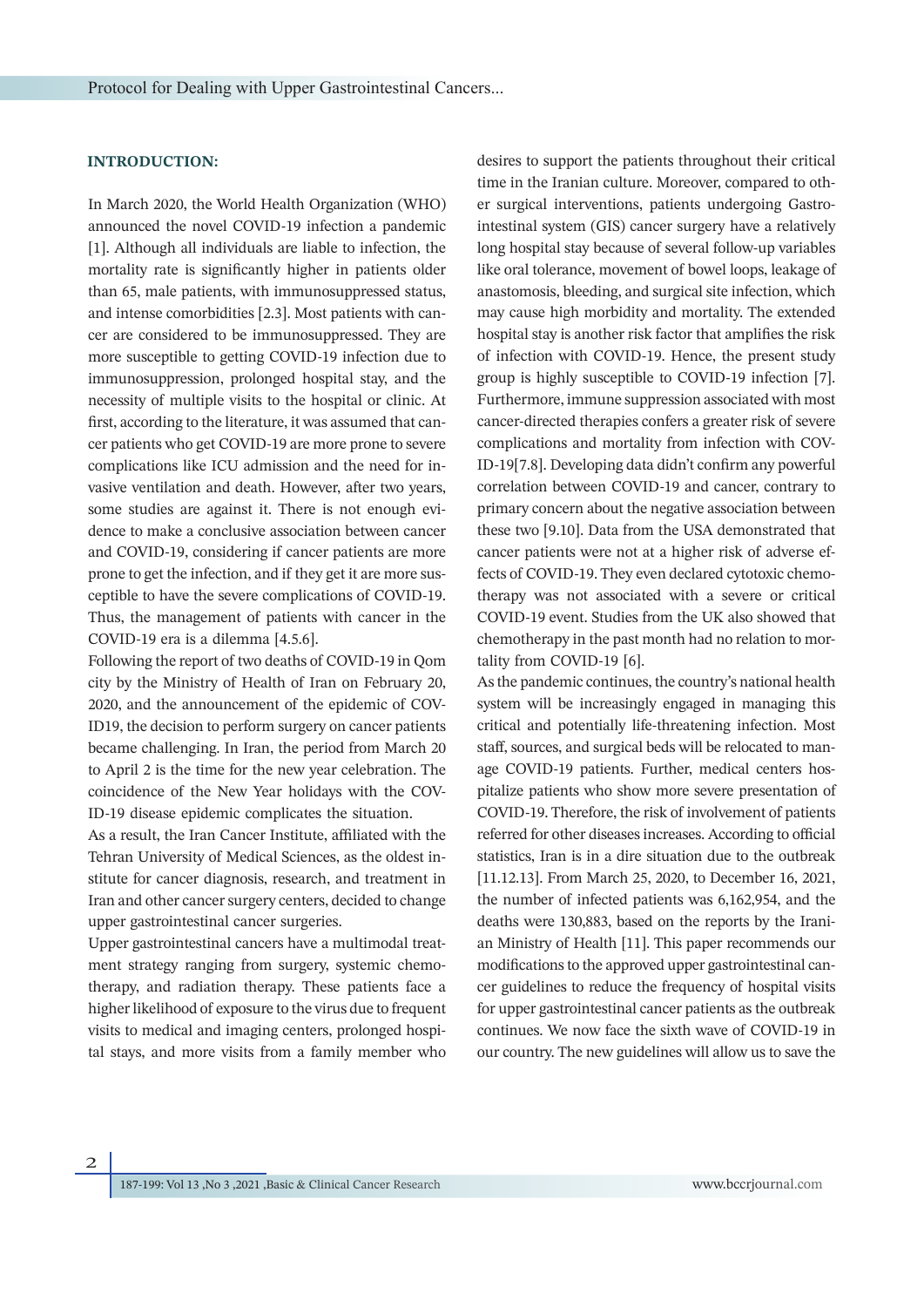limited health care resources only for urgencies and emergencies and, more importantly, to protect our vulnerable patients and limited human sources against COVID-19. A big group of Iranian medical physicians managing cancer patients in large academic centers has contributed to this project through a virtual discussion platform.

# **Methods:**

The headings of upper gastrointestinal cancer management protocols were discussed among university-affiliated professors in different disciplines (multidisciplinary approach) involved in cancer management. The discussions were done through a "WhatsApp" group considering the titles and the latest news about COVID-19. Regarding each topic, we considered the consensus of all members in the related disciplines. The group's admin (first author) asked the members to comment on each title by direct questions and case presentations. Also, some items were added according to Frequently Asked Questions (FAQ) banks and databases asked by patients and health care professionals.

# **Discussion and Recommendations:**

## A) Infection prevention and control

To diminish the spread of the novel Coronavirus (COV-ID-19), health care professionals should engage in rigorous handwashing and wear masks and advise their patients to do the same. Social distancing should be reinforced for patients and their families until the pandemic subsides. Information regarding these preventative measures must be distributed among patients through social media or other online outlets and during every medical encounter. Maximum protective care for health care professionals and hospital employees who are in contact with cancer patients is crucial. Clinic staff might need extra training on personal protective equipment (PPE). Upper gastrointestinal cancer patients who refer to hospitals are advised to protect themselves with personal protective equipment like masks and gloves [ 12.13]. Their temperature is checked before they enter the hospital. B) Upper gastrointestinal cancers screening:

To minimize unessential visits to medical facilities, it

is suggested that screening procedures, such as esophagogastroduodenoscopy and clinical examinations of high-risk patients for esophageal or gastric cancer, be postponed until the end of the peak of COVID-19 and at least 12 weeks, as these cases were classified as low priority procedures. This measure will help reserve human resources available in hospitals and clinics for COVID-19 patients who need urgent help [12].

# C) Neoadjuvant /Adjuvant systemic therapy:

We must choose less toxic systemic therapy for upper gastrointestinal cancer patients because toxicity predisposes them to COVID-19. Oral chemotherapy drugs are preferred instead of their intravenous counterparts. Another important recommendation is promoting "home chemo" for less toxic regimens. In addition, regimens with fewer required visits are preferred, for instance, every 3 weeks as an alternative to every 2 weeks. GCSF for regimens with moderate bone marrow suppression has also been encouraged [14]. Definitive CRT should replace surgery for high-risk and marginally effective surgery [15].

Due to limited human and medical resources, managing the complications will become increasingly challenging. However, according to ASCO recommendation, "withholding critical anti-cancer therapy is not currently recommended" [12.13]. Based on previous studies and ASCO recommendations, we do not postpone adjuvant chemotherapy and begin therapy as soon as possible. We must entirely take after safety precautions, including personal protection, temperature checking, and other symptoms like cough and dyspnea for both patients and their families before each cycle of chemotherapy. We need better time management to shorten waiting times before chemotherapy and minimize the number of allowed visitors for each patient to zero. After chemotherapy, the room will be thoroughly cleaned with disinfectants, and the distance between beds of patients in need of chemotherapy has increased.

# D) Radiation therapy:

All patients requiring radiotherapy will be treated precisely as prescribed protocols. However, after the patient leaves the room, the entire room will be cleaned with disinfectants. Only patients with protective equipment such

3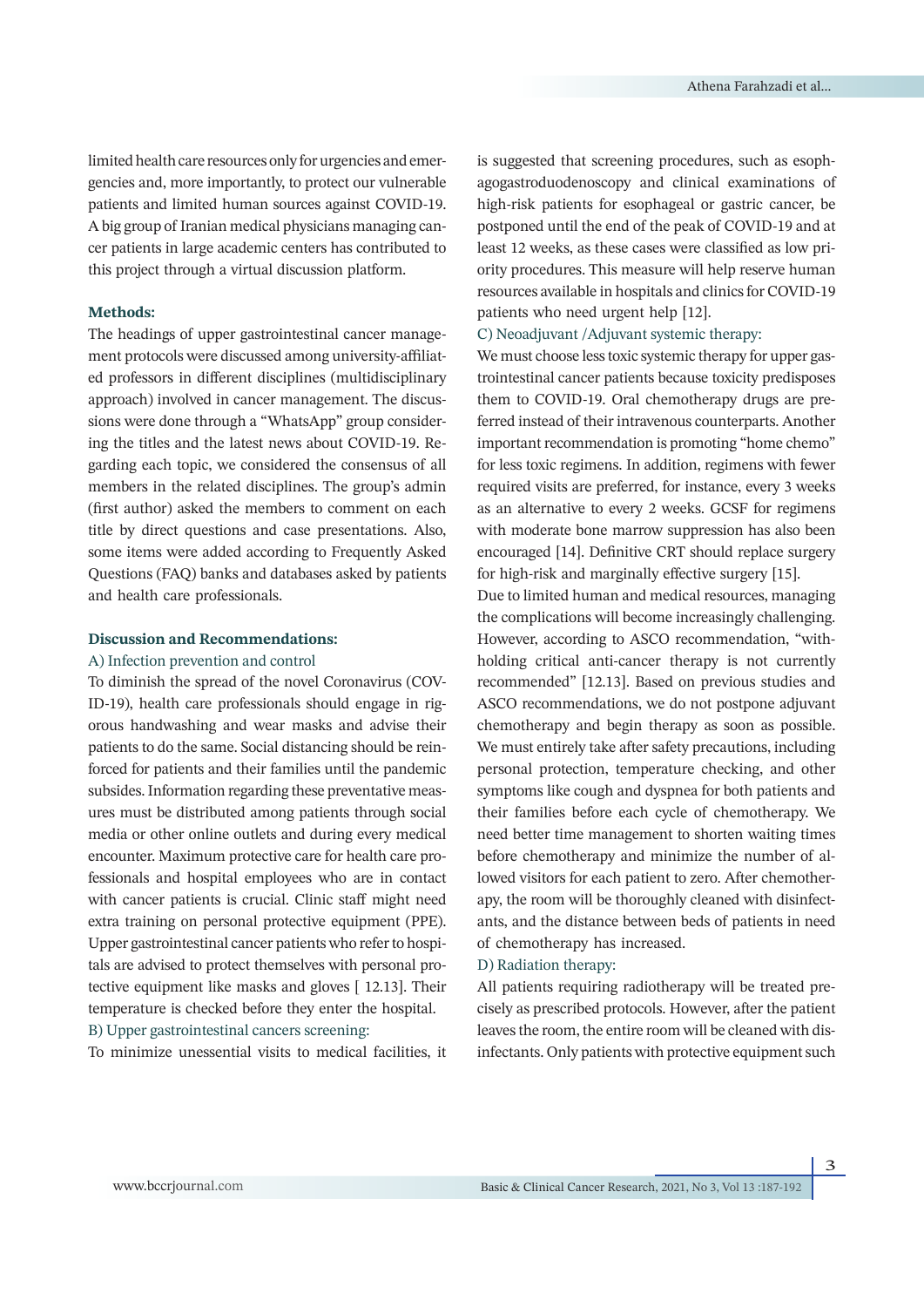as a mask, gloves, and gowns will be allowed to enter the ward. In addition, all signs and symptoms of COVID-19 disease will be checked before radiotherapy. If there are any of them, radiation therapy will be postponed, and infectious counseling will be requested.

#### E) Upper gastrointestinal cancers surgery:

Due to the crisis of the COVID-19 outbreak, oncologic surgeons have to decide to perform surgery on cancer patients or choose other options. As well as dealing with patients who are reluctant to have surgery due to fear related to this crisis. Since most esophageal and gastric cancers referred to our cancer institute are T2 and higher and N1 or higher, they mostly need neoadjuvant chemotherapy. Therefore, most of our patients are referred to clinical oncologists. According to our institute's consensus of cancer surgery professors, gastric cancer with T1 and T2 without lymph node involvement should have instant surgery. Total neoadjuvant chemotherapy would be done first in patients with T3 or more and with or without lymph node involvement. Surgery should be postponed until the end of the COVID-19 peak or for 12 weeks. In this phase, no diagnostic laparoscopy will be performed. Our recommendation for esophageal cancer is that T1, T2, and N0 should have upfront surgery. Neoadjuvant CRT would be performed for patients with Esophageal cancer with T3, T4, and N1 or more. An endoscopic stent could be located in patients with severe dysphagia. Patients who completed their neoadjuvant CRT during the COVID-19 peak will undergo a PET-CT scan. In the status of high uptake, surgery is performed. Still, in low uptake cases without any dysphagia, only conservation is our suggestion until the outbreak's end or downward trend.

All patients with gastric or esophageal cancer complications like bleeding, obstruction, and perforation, which are not amenable to non-operative management, should undergo surgery. According to Fligor SC et al., increased waiting time for surgery does not decrease the survival rate of patients with gastric cancer. The absence of association between increased time to surgery and gastric cancer survival rate should be cautiously perceived [14]. To postpone invasive procedures, the increased application of neoadjuvant therapy in the updated guidelines might be accountable for the unaffected survival rate of gastric cancer patients after an increased time to surgery, which needs subsequent investigation.

#### F) Follow-up and supportive care:

According to ASCO's recommendation, "there is no evidence to use prophylactic antiviral therapy for COV-ID-19 in cancer patients" [9]. We must inform our patients that they should seek medical attention in the event of fever (T>37.3), tachypnea (RR>20), dyspnea, hypoxia (O2 sat<93%), or dry cough, however, ASCO does not recommend COVID-19 testing in all cancer patients [12.16.17.18.19]. It is recommended to restrict follow-up visits and para clinic activities such as blood testing and imaging except for symptoms. To reduce the number of hospital/clinic visits and relieve patients' anxiety, healthcare professionals are encouraged to contact them via telephone or web-mediated consulting to support patients remotely and meet their needs. It is possible to learn about symptoms and solve many of our patients' problems without necessarily meeting them in person. Only patients who have undergone surgery during this crisis should refer to the clinics seven days after surgery to remove sutures and evaluate the incisions. They should use protective equipment and follow health tips.

### **Conclusion:**

All members agreed to choose minimal intervention in each specialty with the best and least hazardous outcomes. The modifications aim to reduce the workload of the medical centers and provide the least interface for the patients with the medical centers [9.10. 20]. The members declare that some suggestions may interfere with the routine best-practice recommendations and diminish the quality measures in the patient's outcome. Therefore, these proposals are authentic just in the epidemic COVID-19 situation. According to the consensus of cancer surgery professors, gastric cancer with T1 and T2 but N0 should be operated on first. Still, in T3 or N1 or more, the surgery will be recommended after full courses of chemotherapy until the end of the COV-ID-19 Epidemic. In this phase, no diagnostic laparosco-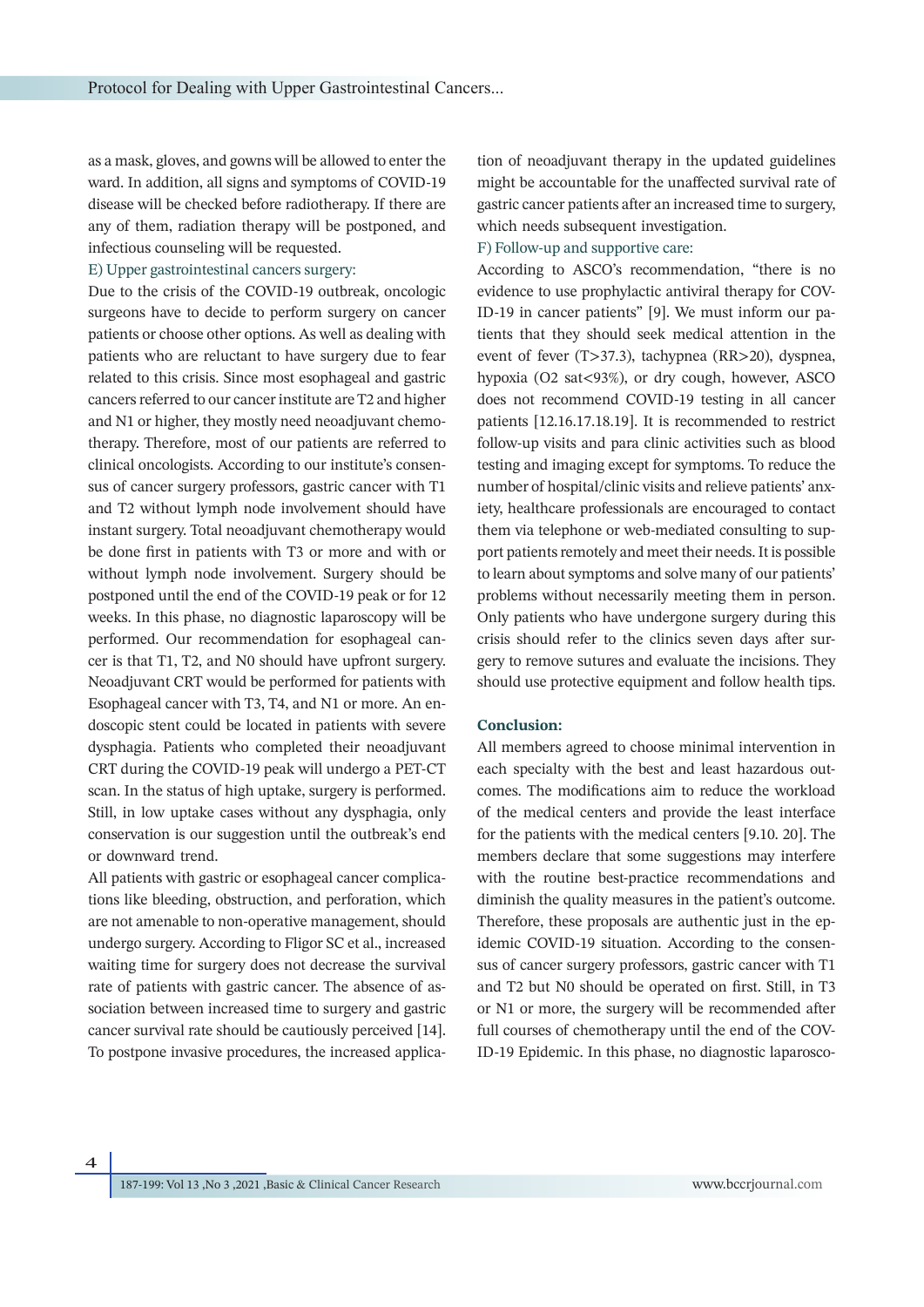py will be performed. In esophageal cancer, T1, T2, and N0 need to be upfront operated on. However, T3, T4, and N1 would undergo neoadjuvant CRT. Endoscopic stent placement will be performed for patients who completed their neoadjuvant CRT and have severe dysphagia. In asymptomatic patients, a PET-CT scan will be performed [9.10.21.22.23]. Surgery might be done in the status of high uptake but in the low uptake cases without any dysphagia; the only conservation is our recommendation. Risk stratification needs to be achieved to maximize the benefit of planned procedures and reduce adverse events, which encompass the risk of infection for the patients and/or medical staff and procedure-related complications, and strategies for healthcare capacity and security optimization, aiming to provide healthcare services to most possible people [6].

#### **Acknowledgments:**

Thanks to everyone who helped us write this study.

#### **Competing Interests:**

The authors declare that they have no competing financial interests or personal relationships which have, or could be perceived to have, influenced the work reported in this article.

## **REFERENCES**

- 1. Branswell H, Joseph A. WHO declares the coronavirus outbreak a pandemic 2020 Reporting from the frontiers of health and medicine. March 11, 2020. . https://www.statnews. com/2020/03/11/whodeclares-the-coronavirus-outbreak-a-pandemic
- 2. Liang W, Guan W, Chen R, et al. Cancer patients in SARS-CoV-2 infection: a nationwide analysis in China. Lancet Oncol. 2020;21(3):335-7.
- Wang H, Zhang L. Risk of COVID-19 for patients 3. with cancer. Lancet Oncol. 2020.volume 21,issue 4,E181,April 01.2020https://doi.org/10.1016/ S1470- 2045(20)30149-2
- Xia Y, Jin R, Zhao J, Li W, Shen H. Risk of COV-4.

ID-19 for patients with cancer. Lancet Oncol. 2020 Apr;21(4):e180. doi: 10.1016/S1470-2045(20)30150- 9. Epub 2020 Mar 3. PMID: 32142622; PMCID: PMC7130057.

- 5. Zhou F, Yu T, Du R, et al. Clinical course and risk factors for mortality of adult inpatients with COV-ID-19 in Wuhan, China: a retrospective cohort study. The Lancet. Volume 395, Issue 10229, P 1054-1062, March 28 2020. https://doi.org/10.1016/S0140- 6736(20)30566-3
- Fernando, S. Veli, M. Mohammadi, B. et al. COV-6. ID-19 and Its Impact on Upper Gastrointestinal (GI) Cancer Management. Cancers 2021, 13, 397. https:// doi.org/10.3390/cancers 13030397
- 7. Kamboj M, Sepkowitz KA. Nosocomial infections in patients with cancer. Lancet Oncol. 2009;10(6):589-97.
- 8. Lindesy H. Preventing infection in immunocompromised cancer patients: Latest recommendations. Oncology Times. 2008;30(18): 25-6.
- 9. Doran S.L.F., Patel P.H., Chaudry A., et al. COV-ID-19 infection in patients following hepato-pancreatico-biliary intervention: an early experience. Eur J Surg Oncol. 2020 Apr 28 doi: 10.1016/j. ejso.2020.04.045. pii: S0748-7983(20)30443-1. [Epub ahead of print] [CrossRef] [Google Scholar]
- 10. Wu Z, McGoogan JM. Characteristics of and Important Lessons from the Coronavirus Disease 2019 (COVID-19) Outbreak in China: Summary of a Report of 72 314 Cases from the Chinese Center for Disease Control and Prevention. JAMA. 2020;323(13):1239– 1242. doi:10.1001/jama.2020.2648
- 11. Iranian Ministry of Health and Medical Education medical guidelines, Infographic / Existing Statistics of COVID-19 Patients - March 20 2020 to March 21 2020.https://www.isna.ir/news/99010602727
- 12. ASCO Survey on COVID-19 in Oncology (ASCO). Care of Individuals with Cancer During COVID19. March 2020, https://www.asco.org /asco-coronavirus-information/care-individualscancer-during-covid-19
- 13. General Information about COVID-19 & Cancer. March 2020.https://www.asco.org /asco-corona-